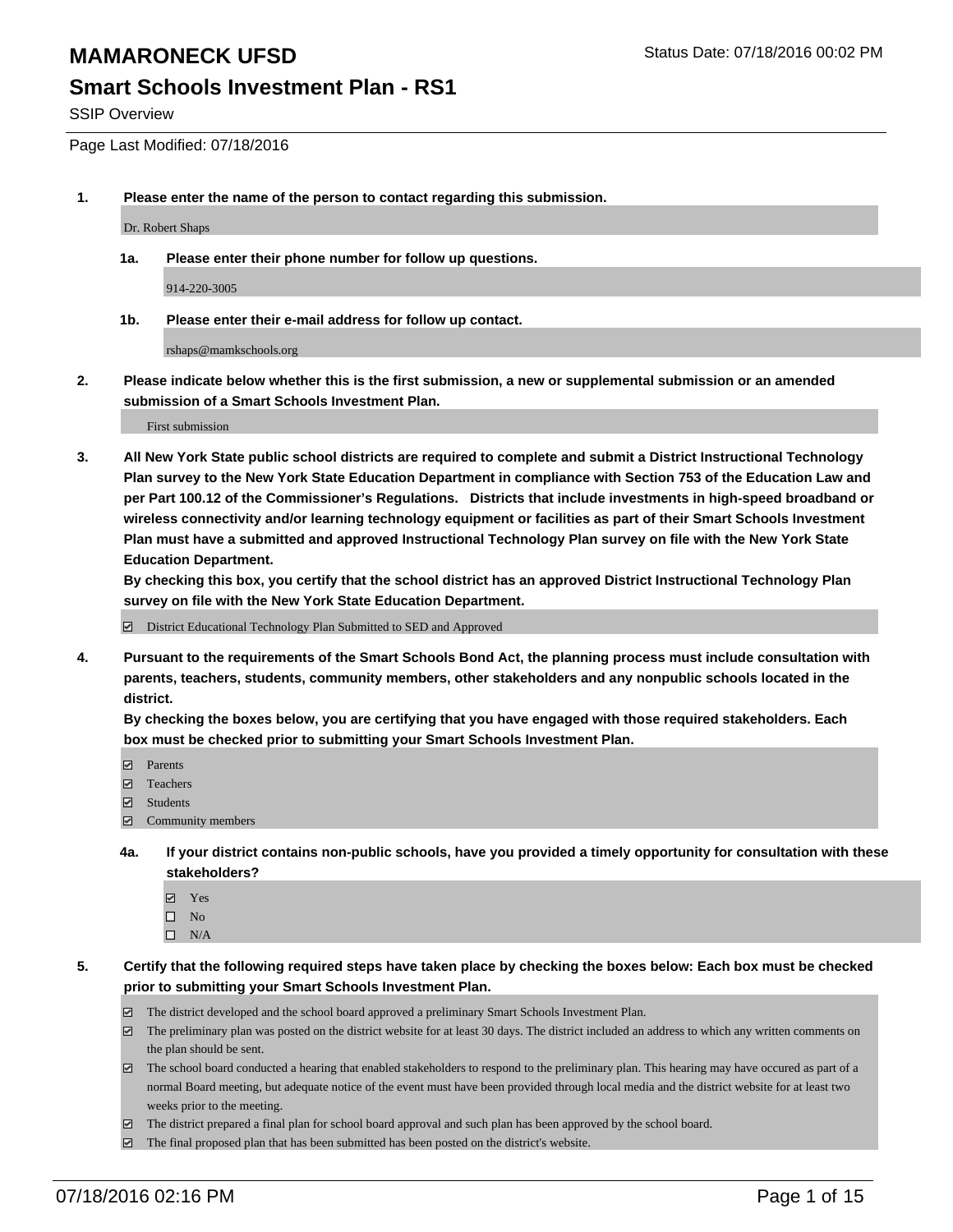#### **Smart Schools Investment Plan - RS1**

SSIP Overview

Page Last Modified: 07/18/2016

**5a. Please upload the proposed Smart Schools Investment Plan (SSIP) that was posted on the district's website. Note that this should be different than your recently submitted Educational Technology Survey. The Final SSIP, as approved by the School Board, should also be posted on the website and remain there during the course of the projects contained therein.**

Final Smart Schools Investment Plan.pdf

**6. Please enter an estimate of the total number of students and staff that will benefit from this Smart Schools Investment Plan based on the cumulative projects submitted to date.**

6,217

**7. An LEA/School District may partner with one or more other LEA/School Districts to form a consortium to pool Smart Schools Bond Act funds for a project that meets all other Smart School Bond Act requirements. Each school district participating in the consortium will need to file an approved Smart Schools Investment Plan for the project and submit a signed Memorandum of Understanding that sets forth the details of the consortium including the roles of each respective district.**

 $\Box$  The district plans to participate in a consortium to partner with other school district(s) to implement a Smart Schools project.

**8. Please enter the name and 6-digit SED Code for each LEA/School District participating in the Consortium.**

| <b>Partner LEA/District</b> | ISED BEDS Code |
|-----------------------------|----------------|
| (No Response)               | (No Response)  |

**9. Please upload a signed Memorandum of Understanding with all of the participating Consortium partners.**

(No Response)

**10. Your district's Smart Schools Bond Act Allocation is:**

\$536,892

**11. Enter the budget sub-allocations by category that you are submitting for approval at this time. If you are not budgeting SSBA funds for a category, please enter 0 (zero.) If the value entered is \$0, you will not be required to complete that survey question.**

|                                       | Sub-        |
|---------------------------------------|-------------|
|                                       | Allocations |
| <b>School Connectivity</b>            | 536,892     |
| Connectivity Projects for Communities | $\Omega$    |
| Classroom Technology                  | 0           |
| Pre-Kindergarten Classrooms           | $\Omega$    |
| Replace Transportable Classrooms      | $\Omega$    |
| High-Tech Security Features           | $\Omega$    |
| <b>Totals:</b>                        | 536,892.00  |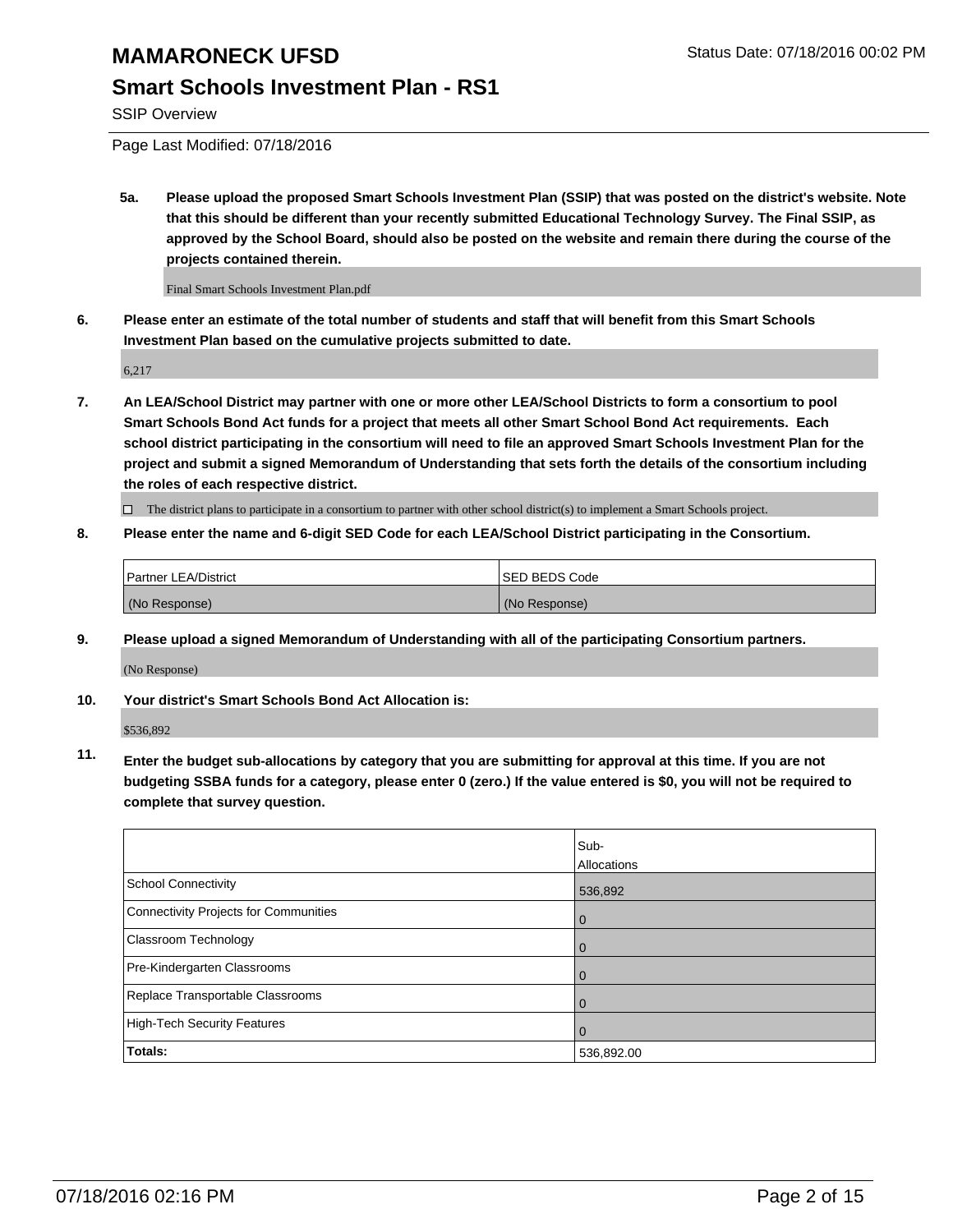School Connectivity

Page Last Modified: 07/18/2016

- **1. In order for students and faculty to receive the maximum benefit from the technology made available under the Smart Schools Bond Act, their school buildings must possess sufficient connectivity infrastructure to ensure that devices can be used during the school day. Smart Schools Investment Plans must demonstrate that:**
	- **sufficient infrastructure that meets the Federal Communications Commission's 100 Mbps per 1,000 students standard currently exists in the buildings where new devices will be deployed, or**
	- **is a planned use of a portion of Smart Schools Bond Act funds, or**
	- **is under development through another funding source.**

**Smart Schools Bond Act funds used for technology infrastructure or classroom technology investments must increase the number of school buildings that meet or exceed the minimum speed standard of 100 Mbps per 1,000 students and staff within 12 months. This standard may be met on either a contracted 24/7 firm service or a "burstable" capability. If the standard is met under the burstable criteria, it must be:**

**1. Specifically codified in a service contract with a provider, and**

**2. Guaranteed to be available to all students and devices as needed, particularly during periods of high demand, such as computer-based testing (CBT) periods.**

**Please describe how your district already meets or is planning to meet this standard within 12 months of plan submission.**

The District currently contracts with LightTower to receive a 1 GB connection to meet the educational and administrative needs of the school system.

- **1a. If a district believes that it will be impossible to meet this standard within 12 months, it may apply for a waiver of this requirement, as described on the Smart Schools website. The waiver must be filed and approved by SED prior to submitting this survey.**
	- $\Box$ By checking this box, you are certifying that the school district has an approved waiver of this requirement on file with the New York State Education Department.
- **2. Connectivity Speed Calculator (Required)**

|                  | l Number of<br>Students | Multiply by<br>100 Kbps | Divide by 1000 Current Speed<br>to Convert to<br>Required<br>lSpeed in Mb | lin Mb  | <b>I</b> Expected<br>Speed to be<br>Attained Within   Required<br>12 Months | Expected Date<br>When<br>Speed Will be<br>l Met |
|------------------|-------------------------|-------------------------|---------------------------------------------------------------------------|---------|-----------------------------------------------------------------------------|-------------------------------------------------|
| Calculated Speed | 5.300                   | 530,000                 | 530                                                                       | 1000 Mb | 1000 Mb                                                                     | $7 - 18 - 16$                                   |

#### **3. Describe how you intend to use Smart Schools Bond Act funds for high-speed broadband and/or wireless connectivity projects in school buildings.**

The District previously invested in high-speed broadband and wireless access points. The funding available through the Smart Schools Bond will allow us replace antiquated switches in four elementary schools and one middle school to optimize bandwidth in support of 1-to-1 computing and classroom use of technology tools to support teaching and learning. All available Smart Schools Bond funding will be allocated toward switch replacement in order to support high-speed broadband across the school system.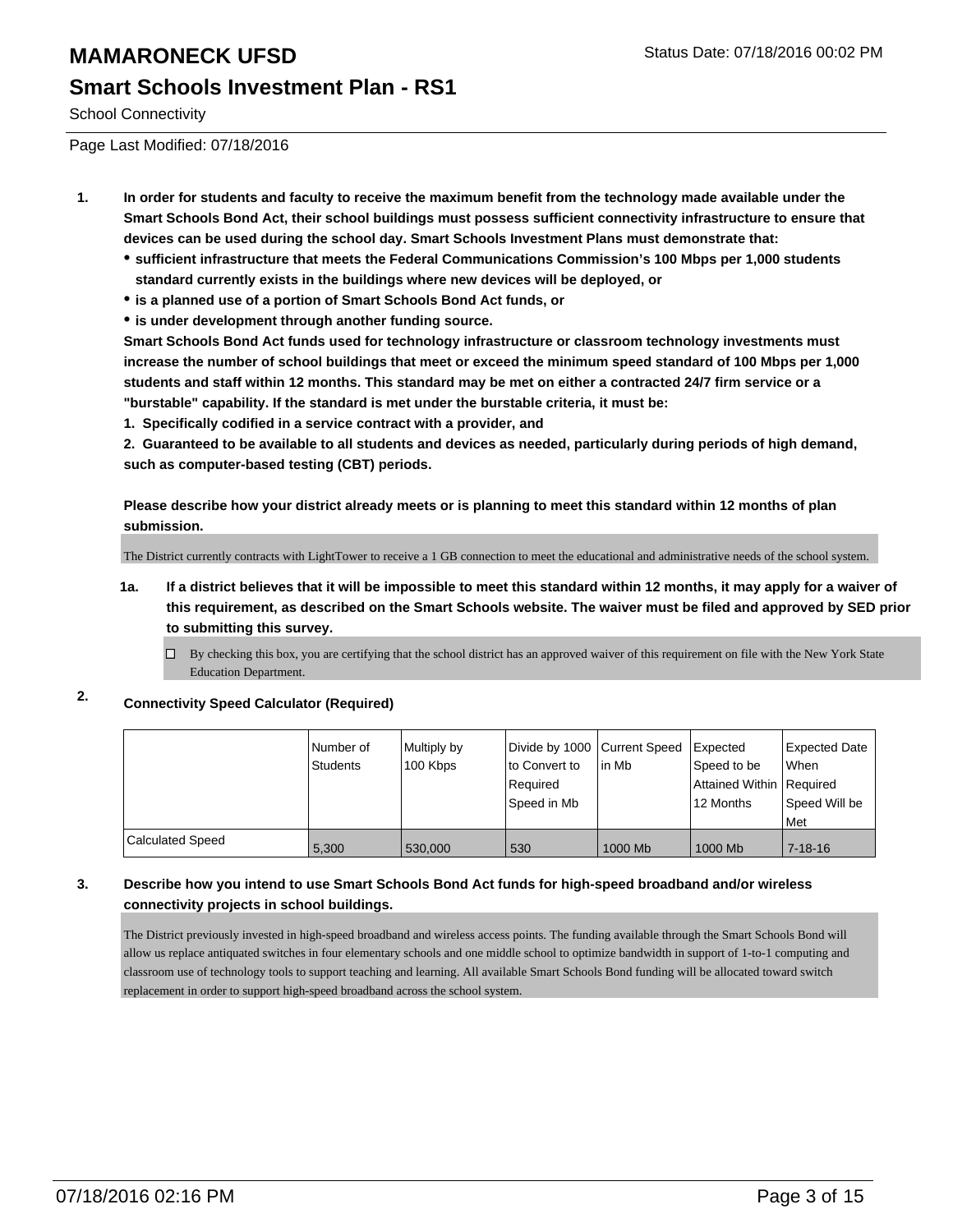## **MAMARONECK UFSD** Status Date: 07/18/2016 00:02 PM **Smart Schools Investment Plan - RS1**

School Connectivity

Page Last Modified: 07/18/2016

**4. Describe the linkage between the district's District Instructional Technology Plan and the proposed projects. (There should be a link between your response to this question and your response to Question 1 in Part E. Curriculum and Instruction "What are the district's plans to use digital connectivity and technology to improve teaching and learning?)**

The project identified in this application will support the District's primary instructional goal to fully integrate technology tools into teaching and learning K -12 before, during, and after school. All students will learn in a technology-rich environment allowing them to meet clearly articulated technology literacy standards and use technology tools to engage in learning across all subjects and disciplines. This plan is fully aligned with our district mission to enable teachers and students to integrate technology tools in all aspects of learning and to ensure equity and opportunity to learn in and out of school. Moreover, it will ensure that teachers can provide real-time feedback and assessment of student learning and support student collaboration and communication between school and home. It will support our efforts to promote digital citizenship and meet learning expectations for college and the workplace.

A key outcome of this project is to redefine and redesign the delivery of instruction allowing teachers and students to develop digital content, implement features of a flipped classroom design, and support a paperless classroom environement managed by Google Apps for Education. Furthermore, the District invests in 1-to-1 computing to support 5th, 6th, 7th, and 8th grade students Capstone Inquiry Project which meets our school systems learning expectations in the area of inquiry and technology. This project ensures the connectivity and wireless requirements to implement the annual Capstone Project across all classrooms and elementary/middle schools.

**5. If the district wishes to have students and staff access the Internet from wireless devices within the school building, or in close proximity to it, it must first ensure that it has a robust Wi-Fi network in place that has sufficient bandwidth to meet user demand.**

**Please describe how you have quantified this demand and how you plan to meet this demand.**

We currently have installed wireless access points in all instructional spaces. Additionally, we have a 1 Gb internet connection and our wifi network infrastructure runs on 10 Gb uplinks. Therefore, we currently have a robust wifi network in place to meet the wireless connectivity needs and requirements.

**6. As indicated on Page 5 of the guidance, the Office of Facilities Planning will have to conduct a preliminary review of all capital projects, including connectivity projects.**

| <b>Project Number</b> |  |
|-----------------------|--|
| 66-07-01-03-7-999-BA1 |  |

**7. Certain high-tech security and connectivity infrastructure projects may be eligible for an expedited review process as determined by the Office of Facilities Planning.**

**Was your project deemed eligible for streamlined review?**

Yes

- **7a. Districts that choose the Streamlined Review Process will be required to certify that they have reviewed all installations with their licensed architect or engineer of record and provide that person's name and license number. The licensed professional must review the products and proposed method of installation prior to implementation and review the work during and after completion in order to affirm that the work was codecompliant, if requested.**
	- $\Box$  I certify that I have reviewed all installations with a licensed architect or engineer of record.
- **8. Include the name and license number of the architect or engineer of record.**

| <sup>1</sup> Name   | License Number |
|---------------------|----------------|
| Michael J. McGovern | 22257          |

**9.**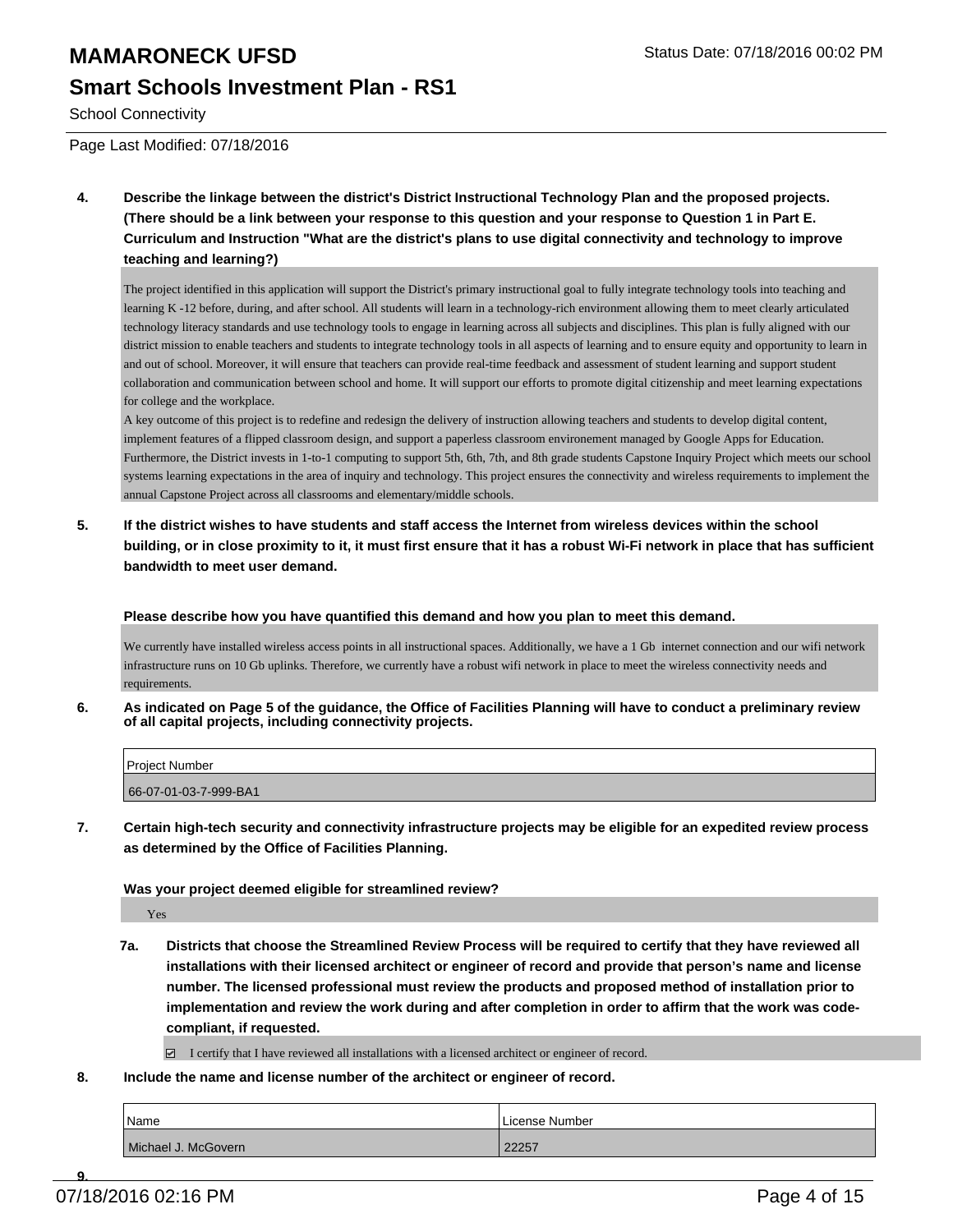## **MAMARONECK UFSD** Status Date: 07/18/2016 00:02 PM **Smart Schools Investment Plan - RS1**

School Connectivity

Page Last Modified: 07/18/2016

**If you are submitting an allocation for School Connectivity complete this table.**

**Note that the calculated Total at the bottom of the table must equal the Total allocation for this category that you entered in the SSIP Overview overall budget.** 

|                                                   | Sub-        |
|---------------------------------------------------|-------------|
|                                                   | Allocation  |
| Network/Access Costs                              | 338,809     |
| Outside Plant Costs                               | $\mathbf 0$ |
| <b>School Internal Connections and Components</b> | 198,083     |
| Professional Services                             | 0           |
| Testing                                           | 0           |
| Other Upfront Costs                               | 0           |
| <b>Other Costs</b>                                | 0           |
| Totals:                                           | 536,892.00  |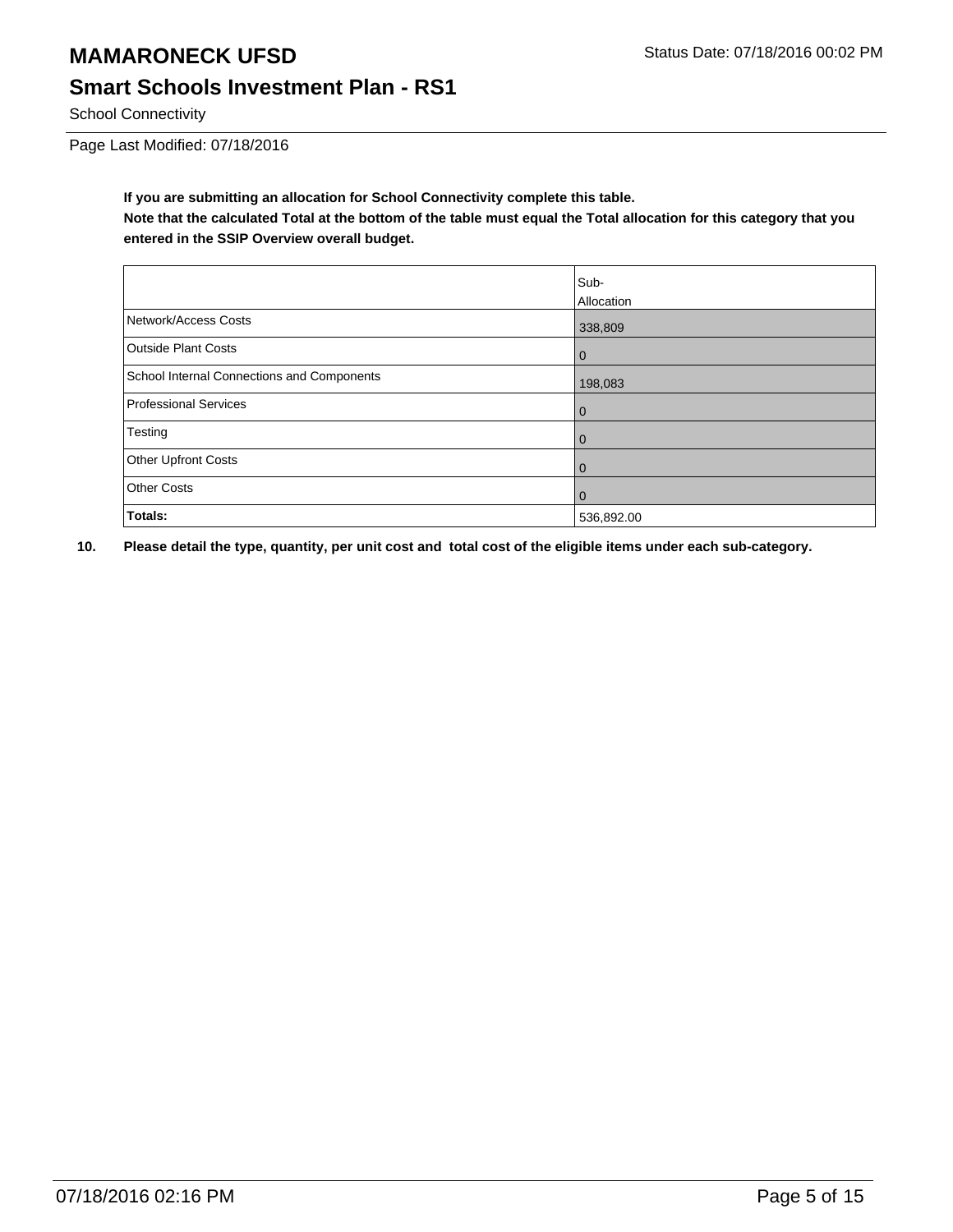## **Smart Schools Investment Plan - RS1**

School Connectivity

Page Last Modified: 07/18/2016

| Select the allowable expenditure<br>type.<br>Repeat to add another item under<br>each type. | Item to be purchased        | Quantity                | Cost per Item | <b>Total Cost</b> |
|---------------------------------------------------------------------------------------------|-----------------------------|-------------------------|---------------|-------------------|
| <b>Connections/Components</b>                                                               | 71A-PS Power Supply         | 4                       | 348           | 1,390             |
| <b>Connections/Components</b>                                                               | <b>SSA- Power Supply</b>    | 8                       | 897           | 7,146             |
| <b>Connections/Components</b>                                                               | SOT2268-0212 - 10 Gb SFP    | $\mathbf{1}$            | 3,347         | 3,347             |
| <b>Connections/Components</b>                                                               | SOT2206-0112-12 Port Module | 3                       | 2,247         | 6,741             |
| <b>Network/Access Costs</b>                                                                 | SK8208-0808-F8              | $\overline{\mathbf{4}}$ | 19,497        | 77,988            |
| <b>Network/Access Costs</b>                                                                 | C5K125-48P2 Switch          | 10                      | 5,398         | 53,977            |
| <b>Network/Access Costs</b>                                                                 | C5G124-48P2 Switch          | $\overline{7}$          | 4,048         | 28,334            |
| <b>Network/Access Costs</b>                                                                 | B5K125-48P2 Switch          | 30                      | 3,647         | 109,410           |
| <b>Network/Access Costs</b>                                                                 | B5G124-48P2 Switch          | 9                       | 2.682         | 24,138            |
| <b>Network/Access Costs</b>                                                                 | B5G124-24P2 Switch          | $\overline{2}$          | 2.682         | 5,364             |
| <b>Network/Access Costs</b>                                                                 | 7148T Port Switch           | $\overline{2}$          | 15,805        | 31,610            |
| <b>Connections/Components</b>                                                               | 10GB-CO3-SFPP               | $\overline{2}$          | 157           | 314               |
| <b>Connections/Components</b>                                                               | 10 GBase-LR SFPP10K         | 66                      | 997           | 65,835            |
| <b>Connections/Components</b>                                                               | QSFP-SFPP Adapter           | 6                       | 112           | 675               |
| <b>Connections/Components</b>                                                               | 10 GB-SR-SFPP               | 18                      | 597           | 10,755            |
| <b>Connections/Components</b>                                                               | <b>STK-Cable</b>            | 11                      | 105           | 1,155             |
| <b>Connections/Components</b>                                                               | MGBIC-LC09 LC SM Port       | $\overline{4}$          | 497           | 1,990             |
| <b>Connections/Components</b>                                                               | <b>STL-Cable Short</b>      | 40                      | 85            | 3,400             |
| <b>Connections/Components</b>                                                               | Labor                       | (No Response)           | (No Response) | 95,335            |
| <b>Network/Access Costs</b>                                                                 | S1-Chasis-A                 | $\overline{4}$          | 1,997         | 7,988             |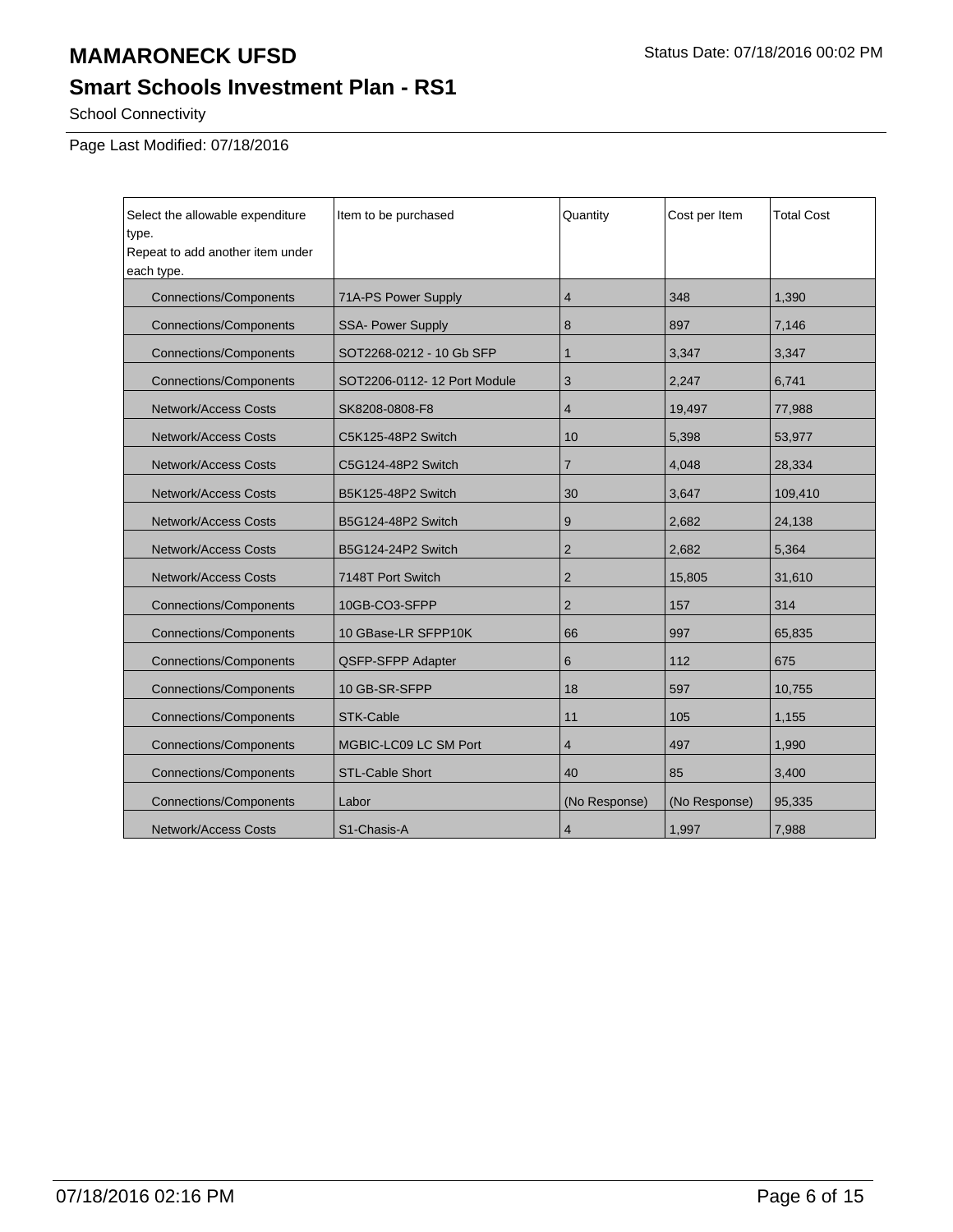#### **Smart Schools Investment Plan - RS1**

Community Connectivity (Broadband and Wireless)

Page Last Modified: 07/18/2016

**1. Describe how you intend to use Smart Schools Bond Act funds for high-speed broadband and/or wireless connectivity projects in the community.**

(No Response)

**2. Please describe how the proposed project(s) will promote student achievement and increase student and/or staff access to the Internet in a manner that enhances student learning and/or instruction outside of the school day and/or school building.**

(No Response)

**3. Community connectivity projects must comply with all the necessary local building codes and regulations (building and related permits are not required prior to plan submission).**

 $\Box$  I certify that we will comply with all the necessary local building codes and regulations.

**4. Please describe the physical location of the proposed investment.**

(No Response)

**5. Please provide the initial list of partners participating in the Community Connectivity Broadband Project, along with their Federal Tax Identification (Employer Identification) number.**

| Project Partners | I Federal ID # |
|------------------|----------------|
| (No Response)    | (No Response)  |

**6. If you are submitting an allocation for Community Connectivity, complete this table. Note that the calculated Total at the bottom of the table must equal the Total allocation for this category that you**

**entered in the SSIP Overview overall budget.**

|                             | Sub-Allocation |
|-----------------------------|----------------|
| Network/Access Costs        | (No Response)  |
| Outside Plant Costs         | (No Response)  |
| <b>Tower Costs</b>          | (No Response)  |
| Customer Premises Equipment | (No Response)  |
| Professional Services       | (No Response)  |
| Testing                     | (No Response)  |
| Other Upfront Costs         | (No Response)  |
| Other Costs                 | (No Response)  |
| Totals:                     |                |

| Select the allowable expenditure | litem to be purchased | Quantity      | Cost per Item | <b>Total Cost</b> |
|----------------------------------|-----------------------|---------------|---------------|-------------------|
| type.                            |                       |               |               |                   |
| Repeat to add another item under |                       |               |               |                   |
| each type.                       |                       |               |               |                   |
| (No Response)                    | (No Response)         | (No Response) | (No Response) | (No Response)     |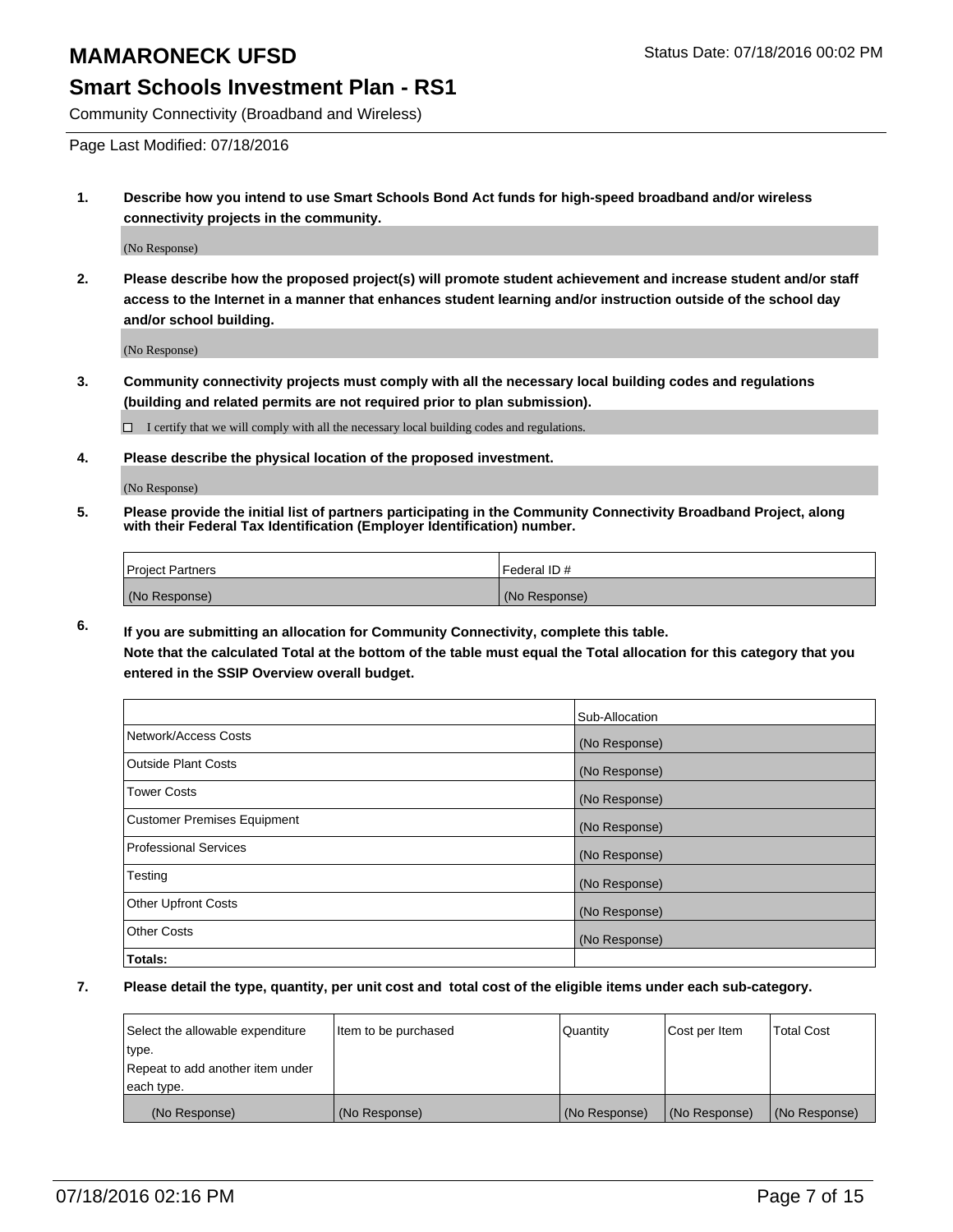#### **Smart Schools Investment Plan - RS1**

Classroom Learning Technology

Page Last Modified: 07/18/2016

**1. In order for students and faculty to receive the maximum benefit from the technology made available under the Smart Schools Bond Act, their school buildings must possess sufficient connectivity infrastructure to ensure that devices can be used during the school day. Smart Schools Investment Plans must demonstrate that sufficient infrastructure that meets the Federal Communications Commission's 100 Mbps per 1,000 students standard currently exists in the buildings where new devices will be deployed, or is a planned use of a portion of Smart Schools Bond Act funds, or is under development through another funding source.**

**Smart Schools Bond Act funds used for technology infrastructure or classroom technology investments must increase the number of school buildings that meet or exceed the minimum speed standard of 100 Mbps per 1,000 students and staff within 12 months. This standard may be met on either a contracted 24/7 firm service or a "burstable" capability. If the standard is met under the burstable criteria, it must be:**

**1. Specifically codified in a service contract with a provider, and**

**2. Guaranteed to be available to all students and devices as needed, particularly during periods of high demand, such as computer-based testing (CBT) periods.**

**Please describe how your district already meets or is planning to meet this standard within 12 months of plan submission.**

(No Response)

- **1a. If a district believes that it will be impossible to meet this standard within 12 months, it may apply for a waiver of this requirement, as described on the Smart Schools website. The waiver must be filed and approved by SED prior to submitting this survey.**
	- $\Box$  By checking this box, you are certifying that the school district has an approved waiver of this requirement on file with the New York State Education Department.

#### **2. Connectivity Speed Calculator (Required)**

|                         | l Number of<br>Students | Multiply by<br>100 Kbps | to Convert to<br>l Reauired<br>Speed in Mb | Divide by 1000 Current Speed Expected<br>lin Mb | Speed to be<br>Attained Within Required<br>12 Months | Expected Date<br>l When<br>Speed Will be<br>l Met |
|-------------------------|-------------------------|-------------------------|--------------------------------------------|-------------------------------------------------|------------------------------------------------------|---------------------------------------------------|
| <b>Calculated Speed</b> | (No<br>Response)        | (No Response)           | (No<br>Response)                           | (No<br>Response)                                | (No<br>Response)                                     | (No<br>Response)                                  |

**3. If the district wishes to have students and staff access the Internet from wireless devices within the school building, or in close proximity to it, it must first ensure that it has a robust Wi-Fi network in place that has sufficient bandwidth to meet user demand.**

**Please describe how you have quantified this demand and how you plan to meet this demand.**

(No Response)

**4. All New York State public school districts are required to complete and submit an Instructional Technology Plan survey to the New York State Education Department in compliance with Section 753 of the Education Law and per Part 100.12 of the Commissioner's Regulations.**

**Districts that include educational technology purchases as part of their Smart Schools Investment Plan must have a submitted and approved Instructional Technology Plan survey on file with the New York State Education Department.**

By checking this box, you are certifying that the school district has an approved Instructional Technology Plan survey on file with the New York State Education Department.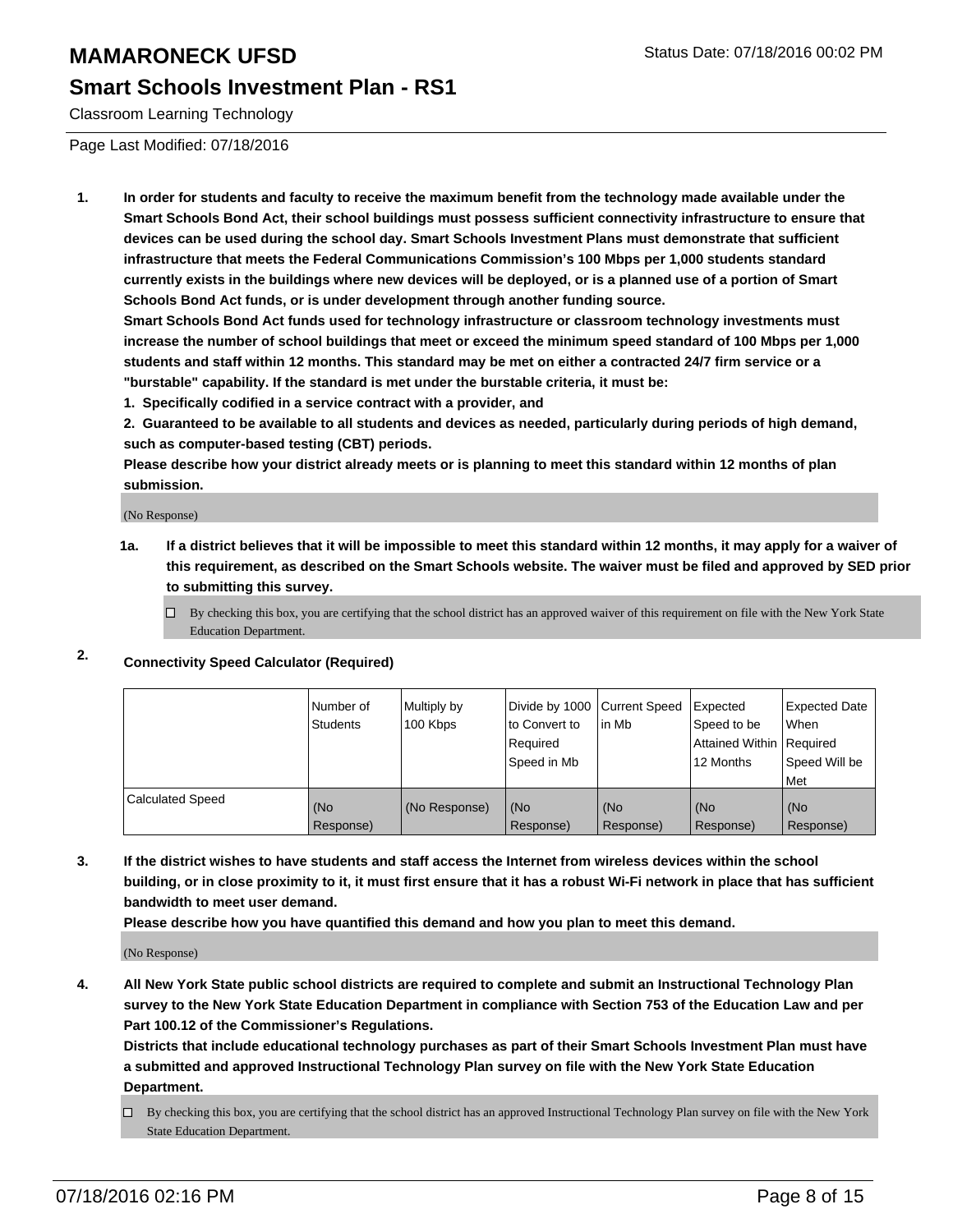#### **Smart Schools Investment Plan - RS1**

Classroom Learning Technology

Page Last Modified: 07/18/2016

**5. Describe the devices you intend to purchase and their compatibility with existing or planned platforms or systems. Specifically address the adequacy of each facility's electrical, HVAC and other infrastructure necessary to install and support the operation of the planned technology.**

(No Response)

- **6. Describe how the proposed technology purchases will:**
	- **> enhance differentiated instruction;**
	- **> expand student learning inside and outside the classroom;**
	- **> benefit students with disabilities and English language learners; and**
	- **> contribute to the reduction of other learning gaps that have been identified within the district.**

**The expectation is that districts will place a priority on addressing the needs of students who struggle to succeed in a rigorous curriculum. Responses in this section should specifically address this concern and align with the district's Instructional Technology Plan (in particular Question 2 of E. Curriculum and Instruction: "Does the district's instructional technology plan address the needs of students with disabilities to ensure equitable access to instruction, materials and assessments?" and Question 3 of the same section: "Does the district's instructional technology plan address the provision of assistive technology specifically for students with disabilities to ensure access to and participation in the general curriculum?"**

(No Response)

**7. Where appropriate, describe how the proposed technology purchases will enhance ongoing communication with parents and other stakeholders and help the district facilitate technology-based regional partnerships, including distance learning and other efforts.**

(No Response)

**8. Describe the district's plan to provide professional development to ensure that administrators, teachers and staff can employ the technology purchased to enhance instruction successfully.**

**Note: This response should be aligned and expanded upon in accordance with your district's response to Question 1 of F. Professional Development of your Instructional Technology Plan: "Please provide a summary of professional development offered to teachers and staff, for the time period covered by this plan, to support technology to enhance teaching and learning. Please include topics, audience and method of delivery within your summary."**

(No Response)

- **9. Districts must contact the SUNY/CUNY teacher preparation program that supplies the largest number of the district's new teachers to request advice on innovative uses and best practices at the intersection of pedagogy and educational technology.**
	- $\square$  By checking this box, you certify that you have contacted the SUNY/CUNY teacher preparation program that supplies the largest number of your new teachers to request advice on these issues.
	- **9a. Please enter the name of the SUNY or CUNY Institution that you contacted.**

(No Response)

**9b. Enter the primary Institution phone number.**

(No Response)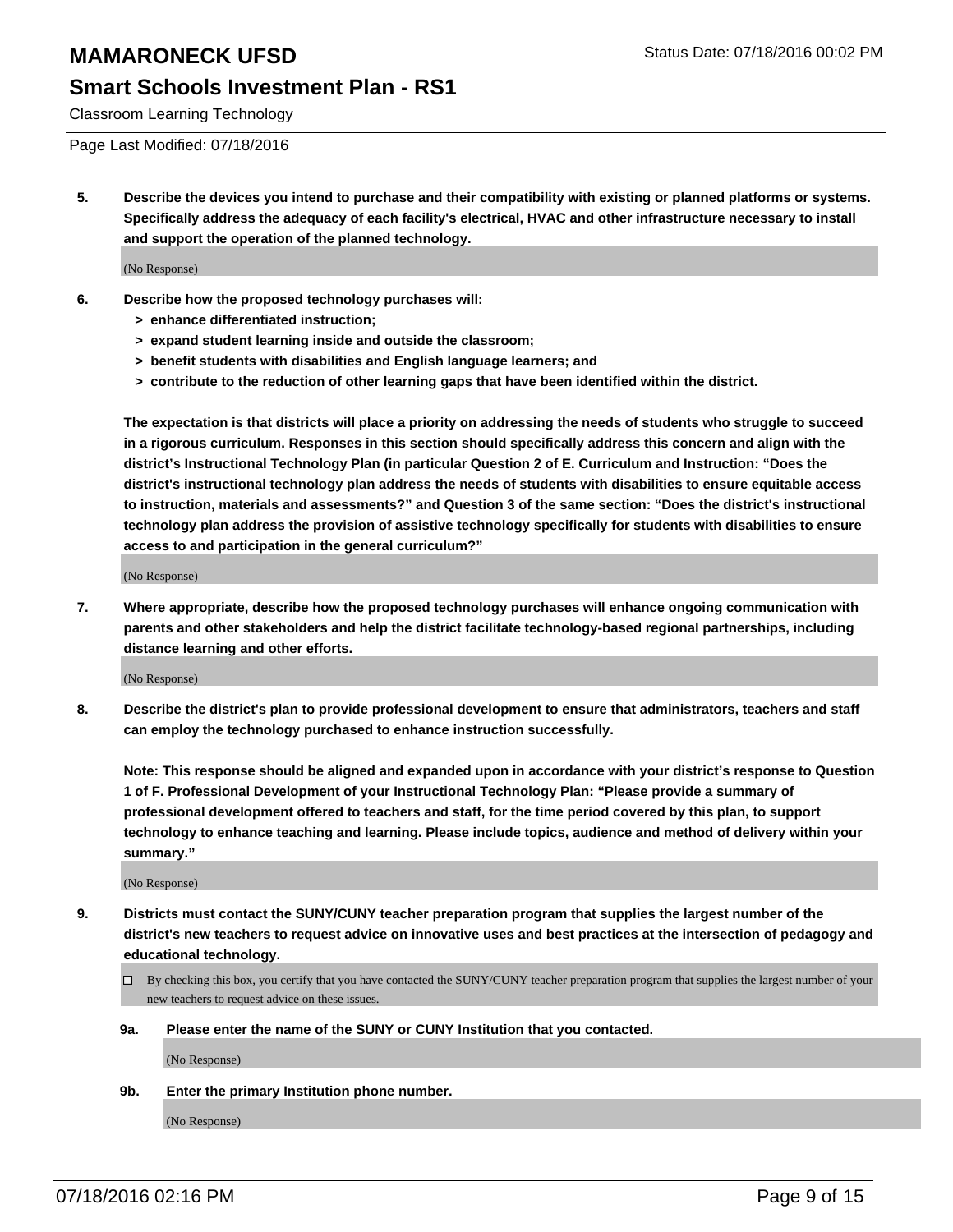#### **Smart Schools Investment Plan - RS1**

Classroom Learning Technology

Page Last Modified: 07/18/2016

**9c. Enter the name of the contact person with whom you consulted and/or will be collaborating with on innovative uses of technology and best practices.**

(No Response)

**10. A district whose Smart Schools Investment Plan proposes the purchase of technology devices and other hardware must account for nonpublic schools in the district.**

**Are there nonpublic schools within your school district?**

□ Yes

 $\hfill \square$  No

**11. Nonpublic Classroom Technology Loan Calculator**

**The Smart Schools Bond Act provides that any Classroom Learning Technology purchases made using Smart Schools funds shall be lent, upon request, to nonpublic schools in the district. However, no school district shall be required to loan technology in amounts greater than the total obtained and spent on technology pursuant to the Smart Schools Bond Act and the value of such loan may not exceed the total of \$250 multiplied by the nonpublic school enrollment in the base year at the time of enactment. See:**

**http://www.p12.nysed.gov/mgtserv/smart\_schools/docs/Smart\_Schools\_Bond\_Act\_Guidance\_04.27.15\_Final.pdf.**

|                                         | 1. Classroom   | 2. Public         | 3. Nonpublic                                                                                  | l 4. Sum of  | 5. Total Per | 6. Total       |
|-----------------------------------------|----------------|-------------------|-----------------------------------------------------------------------------------------------|--------------|--------------|----------------|
|                                         | Technology     | <b>Enrollment</b> | Enrollment                                                                                    | l Public and | Pupil Sub-   | Nonpublic Loan |
|                                         | Sub-allocation | $(2014 - 15)$     | $(2014-15)$                                                                                   | Nonpublic    | lallocation  | Amount         |
| Calculated Nonpublic Loan<br>l Amount i |                |                   | (No Response)   (No Response)   (No Response)   (No Response)   (No Response)   (No Response) | Enrollment   |              |                |

**12. To ensure the sustainability of technology purchases made with Smart Schools funds, districts must demonstrate a long-term plan to maintain and replace technology purchases supported by Smart Schools Bond Act funds. This sustainability plan shall demonstrate a district's capacity to support recurring costs of use that are ineligible for Smart Schools Bond Act funding such as device maintenance, technical support, Internet and wireless fees, maintenance of hotspots, staff professional development, building maintenance and the replacement of incidental items. Further, such a sustainability plan shall include a long-term plan for the replacement of purchased devices and equipment at the end of their useful life with other funding sources.**

 $\square$  By checking this box, you certify that the district has a sustainability plan as described above.

**13. Districts must ensure that devices purchased with Smart Schools Bond funds will be distributed, prepared for use, maintained and supported appropriately. Districts must maintain detailed device inventories in accordance with generally accepted accounting principles.**

 $\Box$  By checking this box, you certify that the district has a distribution and inventory management plan and system in place.

**14. If you are submitting an allocation for Classroom Learning Technology complete this table. Note that the calculated Total at the bottom of the table must equal the Total allocation for this category that you entered in the SSIP Overview overall budget.**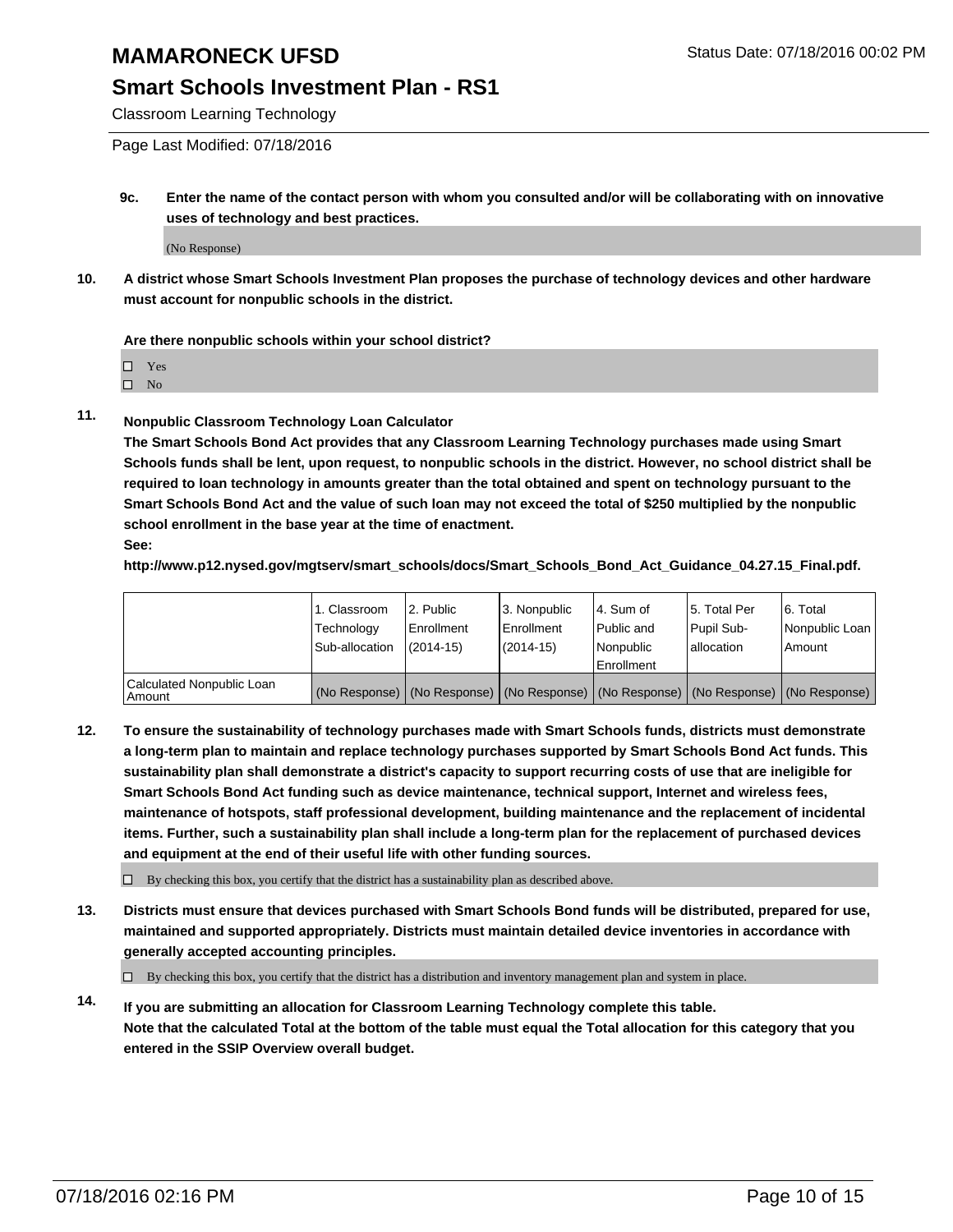## **Smart Schools Investment Plan - RS1**

Classroom Learning Technology

Page Last Modified: 07/18/2016

|                          | Sub-Allocation |
|--------------------------|----------------|
| Interactive Whiteboards  | (No Response)  |
| <b>Computer Servers</b>  | (No Response)  |
| <b>Desktop Computers</b> | (No Response)  |
| <b>Laptop Computers</b>  | (No Response)  |
| <b>Tablet Computers</b>  | (No Response)  |
| <b>Other Costs</b>       | (No Response)  |
| Totals:                  |                |

| Select the allowable expenditure | I Item to be Purchased | Quantity      | Cost per Item | <b>Total Cost</b> |
|----------------------------------|------------------------|---------------|---------------|-------------------|
| type.                            |                        |               |               |                   |
| Repeat to add another item under |                        |               |               |                   |
| each type.                       |                        |               |               |                   |
| (No Response)                    | (No Response)          | (No Response) | (No Response) | (No Response)     |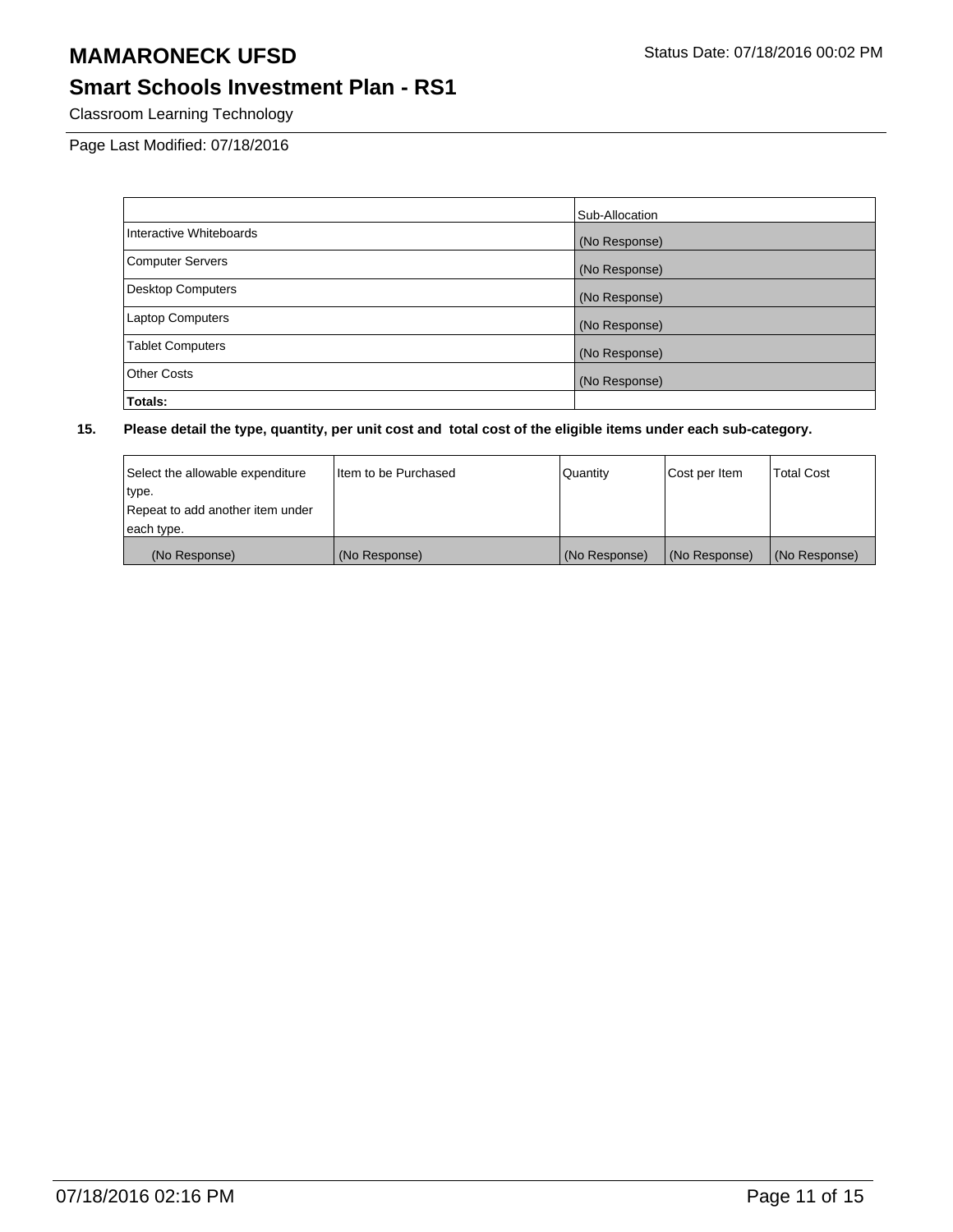#### **Smart Schools Investment Plan - RS1**

Pre-Kindergarten Classrooms

Page Last Modified: 07/15/2016

**1. Provide information regarding how and where the district is currently serving pre-kindergarten students and justify the need for additional space with enrollment projections over 3 years.**

(No Response)

- **2. Describe the district's plan to construct, enhance or modernize education facilities to accommodate prekindergarten programs. Such plans must include:**
	- **Specific descriptions of what the district intends to do to each space;**
	- **An affirmation that pre-kindergarten classrooms will contain a minimum of 900 square feet per classroom;**
	- **The number of classrooms involved;**
	- **The approximate construction costs per classroom; and**
	- **Confirmation that the space is district-owned or has a long-term lease that exceeds the probable useful life of the improvements.**

(No Response)

**3. Smart Schools Bond Act funds may only be used for capital construction costs. Describe the type and amount of additional funds that will be required to support ineligible ongoing costs (e.g. instruction, supplies) associated with any additional pre-kindergarten classrooms that the district plans to add.**

(No Response)

**4. All plans and specifications for the erection, repair, enlargement or remodeling of school buildings in any public school district in the State must be reviewed and approved by the Commissioner. Districts that plan capital projects using their Smart Schools Bond Act funds will undergo a Preliminary Review Process by the Office of Facilities Planning.**

| Project Number |  |
|----------------|--|
| (No Response)  |  |

**5. If you have made an allocation for Pre-Kindergarten Classrooms, complete this table.**

**Note that the calculated Total at the bottom of the table must equal the Total allocation for this category that you entered in the SSIP Overview overall budget.**

|                                          | Sub-Allocation |
|------------------------------------------|----------------|
| Construct Pre-K Classrooms               | (No Response)  |
| Enhance/Modernize Educational Facilities | (No Response)  |
| <b>Other Costs</b>                       | (No Response)  |
| Totals:                                  |                |

| Select the allowable expenditure | litem to be purchased | Quantity      | Cost per Item | <b>Total Cost</b> |
|----------------------------------|-----------------------|---------------|---------------|-------------------|
| type.                            |                       |               |               |                   |
| Repeat to add another item under |                       |               |               |                   |
| each type.                       |                       |               |               |                   |
| (No Response)                    | (No Response)         | (No Response) | (No Response) | (No Response)     |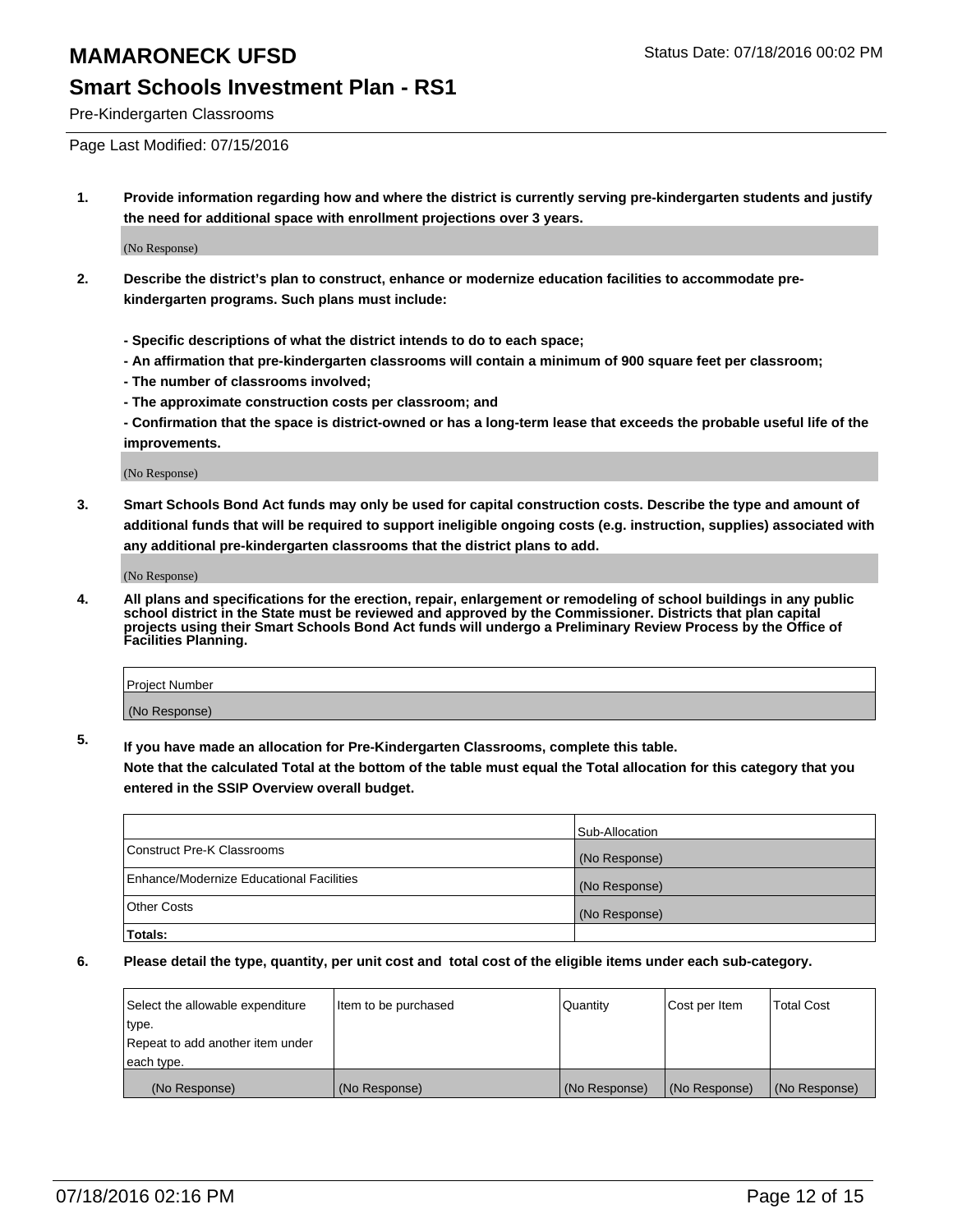#### **Smart Schools Investment Plan - RS1**

Replace Transportable Classrooms

Page Last Modified: 07/15/2016

**1. Describe the district's plan to construct, enhance or modernize education facilities to provide high-quality instructional space by replacing transportable classrooms.**

(No Response)

**2. All plans and specifications for the erection, repair, enlargement or remodeling of school buildings in any public school district in the State must be reviewed and approved by the Commissioner. Districts that plan capital projects using their Smart Schools Bond Act funds will undergo a Preliminary Review Process by the Office of Facilities Planning.**

| <b>Project Number</b> |  |
|-----------------------|--|
| (No Response)         |  |

**3. For large projects that seek to blend Smart Schools Bond Act dollars with other funds, please note that Smart Schools Bond Act funds can be allocated on a pro rata basis depending on the number of new classrooms built that directly replace transportable classroom units.**

**If a district seeks to blend Smart Schools Bond Act dollars with other funds describe below what other funds are being used and what portion of the money will be Smart Schools Bond Act funds.**

(No Response)

**4. If you have made an allocation for Replace Transportable Classrooms, complete this table. Note that the calculated Total at the bottom of the table must equal the Total allocation for this category that you entered in the SSIP Overview overall budget.**

|                                                | Sub-Allocation |
|------------------------------------------------|----------------|
| Construct New Instructional Space              | (No Response)  |
| Enhance/Modernize Existing Instructional Space | (No Response)  |
| Other Costs                                    | (No Response)  |
| Totals:                                        |                |

| Select the allowable expenditure | Item to be purchased | Quantity      | Cost per Item | <b>Total Cost</b> |
|----------------------------------|----------------------|---------------|---------------|-------------------|
| type.                            |                      |               |               |                   |
| Repeat to add another item under |                      |               |               |                   |
| each type.                       |                      |               |               |                   |
| (No Response)                    | (No Response)        | (No Response) | (No Response) | (No Response)     |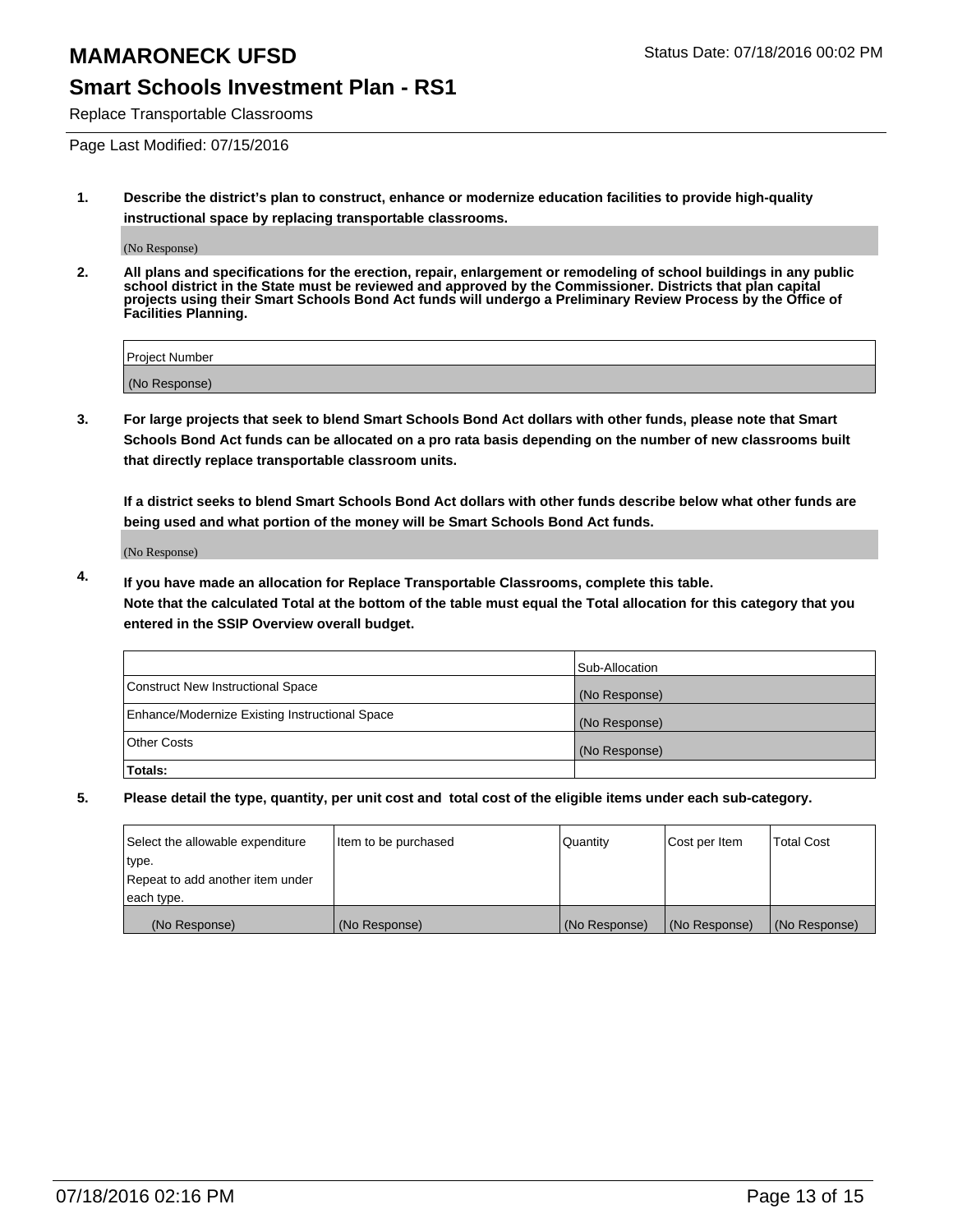#### **Smart Schools Investment Plan - RS1**

High-Tech Security Features

Page Last Modified: 07/15/2016

**1. Describe how you intend to use Smart Schools Bond Act funds to install high-tech security features in school buildings and on school campuses.**

(No Response)

**2. All plans and specifications for the erection, repair, enlargement or remodeling of school buildings in any public school district in the State must be reviewed and approved by the Commissioner. Districts that plan capital projects using their Smart Schools Bond Act funds will undergo a Preliminary Review Process by the Office of Facilities Planning.** 

| Project Number |  |
|----------------|--|
| (No Response)  |  |

**3. Was your project deemed eligible for streamlined Review?**

| П | Yes |  |
|---|-----|--|
| П | Nο  |  |

**4. Include the name and license number of the architect or engineer of record.**

| Name          | License Number |
|---------------|----------------|
| (No Response) | (No Response)  |

**5. If you have made an allocation for High-Tech Security Features, complete this table.**

**Note that the calculated Total at the bottom of the table must equal the Total allocation for this category that you entered in the SSIP Overview overall budget.**

|                                                      | Sub-Allocation |
|------------------------------------------------------|----------------|
| Capital-Intensive Security Project (Standard Review) | (No Response)  |
| <b>Electronic Security System</b>                    | (No Response)  |
| <b>Entry Control System</b>                          | (No Response)  |
| Approved Door Hardening Project                      | (No Response)  |
| <b>Other Costs</b>                                   | (No Response)  |
| Totals:                                              |                |

| Select the allowable expenditure | litem to be purchased | Quantity      | Cost per Item | <b>Total Cost</b> |
|----------------------------------|-----------------------|---------------|---------------|-------------------|
| type.                            |                       |               |               |                   |
| Repeat to add another item under |                       |               |               |                   |
| each type.                       |                       |               |               |                   |
| (No Response)                    | (No Response)         | (No Response) | (No Response) | (No Response)     |